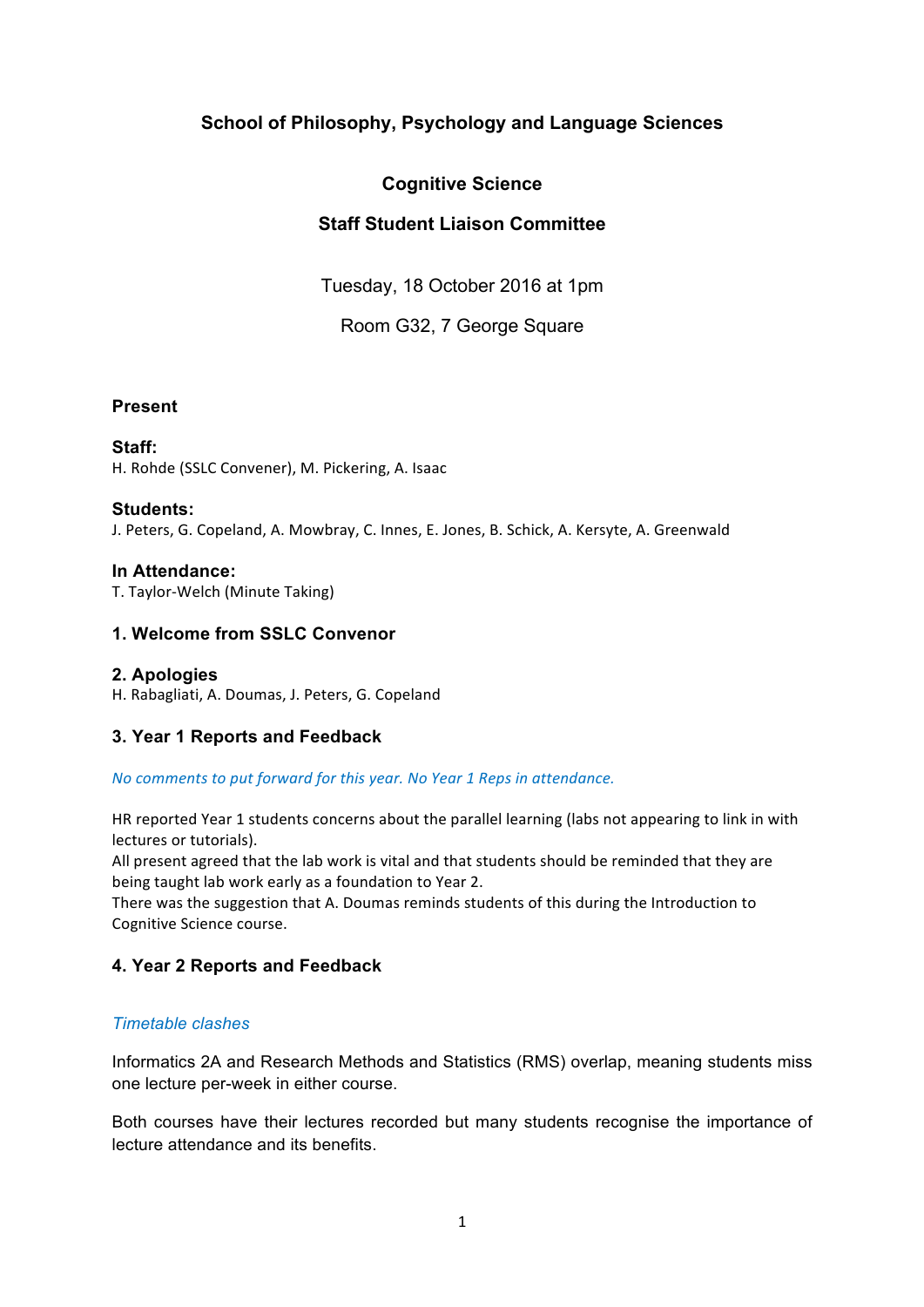AM reported to the meeting that A. Doumas is hoping to have an office hour every Wednesday afternoon to address the issue. Students affected are those on the CogSci BSc, Psychology (as a single or combined degree) and CogSci MA where students have selected Psychology.

HR has liaised with the Course Organisers in both Informatics and PPLS, and at some point one of the Organisers will have to move their 16:00 to 17:00 Tuesday lecture.

## *Study Abroad*

There is a keen interest from students about studying abroad, but there is little information available.

HR informed the meeting that ERASMUS is one possibility, especially for the Language Science component of the CogSci degree. HR has spoken with Patrick Honeybone about this.

The practicality would be that students select courses from their host universities that are in keeping content-wise with the Hons degree courses that they would have taken here. HR stated that even if students complete three quarters of what they would otherwise be doing here in Year 3, they can catch up in their final year, undertaking the subject(s) missed whilst abroad.

**Action:** MD (Check SYMPA for Year 2 and 3 Class Reps, as students didn't get the email that they'd sent to the cohort.)

**Action:** HR check with Patrick Honeybone that students don't have to adhere to the requirements that the other Degrees have in place that are more prescriptive.

HR to then also communicate the flexibility of the CogSci study abroad (once Patrick has confirmed) and the fact that the prescriptive requirements that the other subject areas have do not apply so students can ignore this.

**Action:** MD to check the PT allocation for CogSci students

HR confirmed that it's not possible to study abroad for a single semester. The reason behind it is because the academic years can be different and so there's the danger of missing out on key study.

# **5. Year 3 Reports and Feedback**

Timetable clash for Informatics students (Computational Science clash with other Psychology courses). Informatics is working on moving some of those clashing courses for next year.

### *Course Choices*

Lack of Information from Informatics regarding course selection, with Informatics staff solely using PATH, rather than emailing students over late Spring/early Summer with a list of available courses for students to select and submit. Students aren't familiar with this aspect of PATH and have struggled with signing up for courses and receiving assistance from the Informatics Teaching Office.